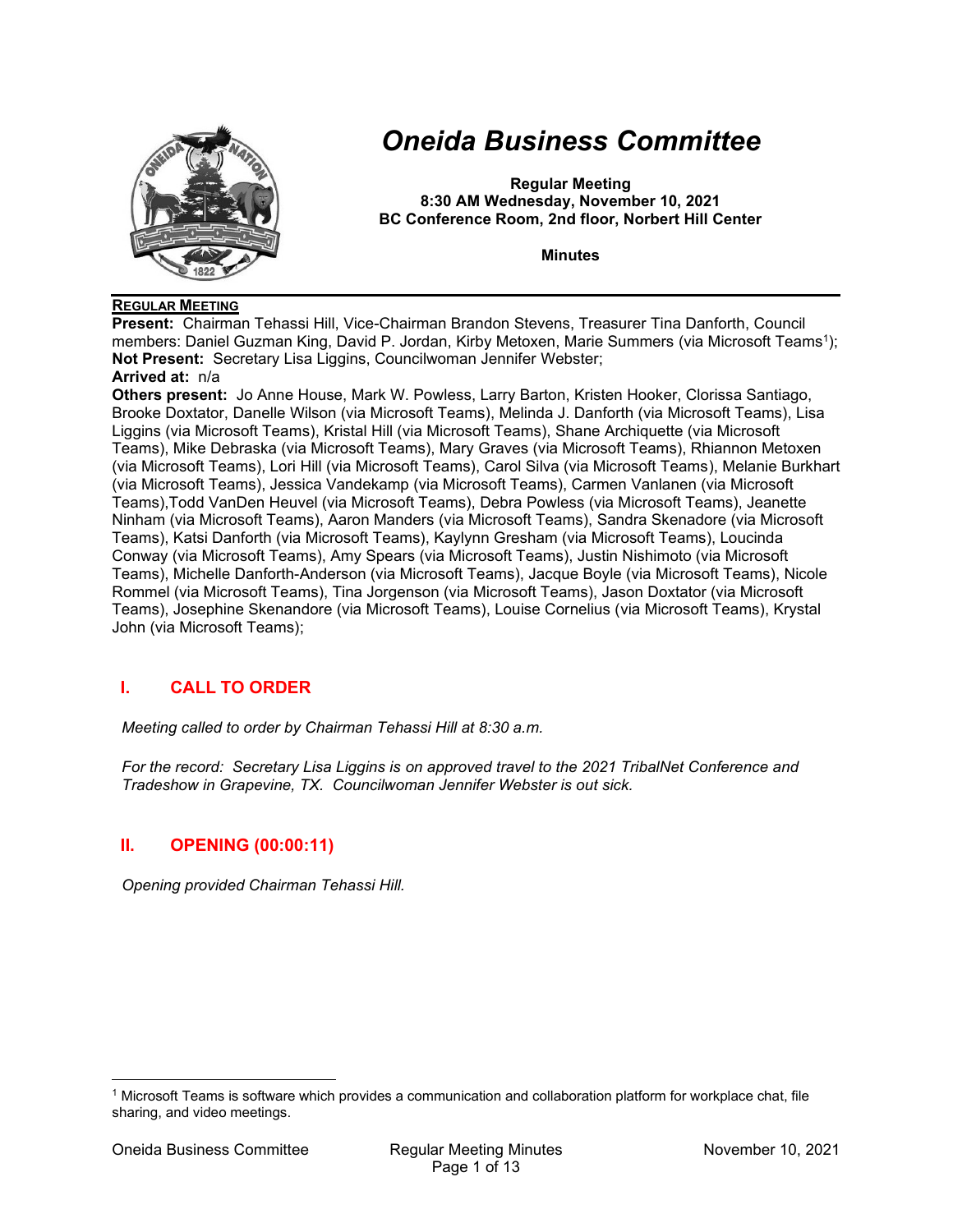# **III. ADOPT THE AGENDA (00:03:50)**

Motion by Brandon Stevens to adopt the agenda with one (1) addition [add item IX.B. Approve the travel request - Councilman Kirby Metoxen and Treasurer Tina Danforth - SEOTS Food Card Distribution - Milwaukee, WI - November 17-20, 2021], seconded by Daniel Guzman King. Motion carried:

| Aves:        | Tina Danforth, Daniel Guzman King, David P. Jordan, Brandon |
|--------------|-------------------------------------------------------------|
|              | Stevens. Marie Summers                                      |
| Abstained:   | Kirby Metoxen                                               |
| Not Present: | Lisa Liggins, Jennifer Webster                              |

# **IV. OATH OF OFFICE (00:05:09)**

*Oaths of office administered by Vice-Chairman Brandon Stevens. Aaron Manders, Jeanette Ninham, and Sandra Skenadore were present via Microsoft Teams. Geraldine Danforth was not present.*

- **A. Oneida Nation School Board - Aaron Manders** Sponsor: Lisa Liggins, Secretary
- **B. Oneida Police Commission - Jeanette Ninham** Sponsor: Lisa Liggins, Secretary
- **C. Oneida Trust Enrollment Committee - Geraldine Danforth and Sandra Skenadore** Sponsor: Lisa Liggins, Secretary

## **V. MINUTES**

**A. Approve the October 27, 2021, regular Business Committee meeting minutes (00:08:08)** Sponsor: Lisa Liggins, Secretary

Motion by David P. Jordan to approve the October 27, 2021, regular Business Committee meeting minutes, seconded by Brandon Stevens. Motion carried: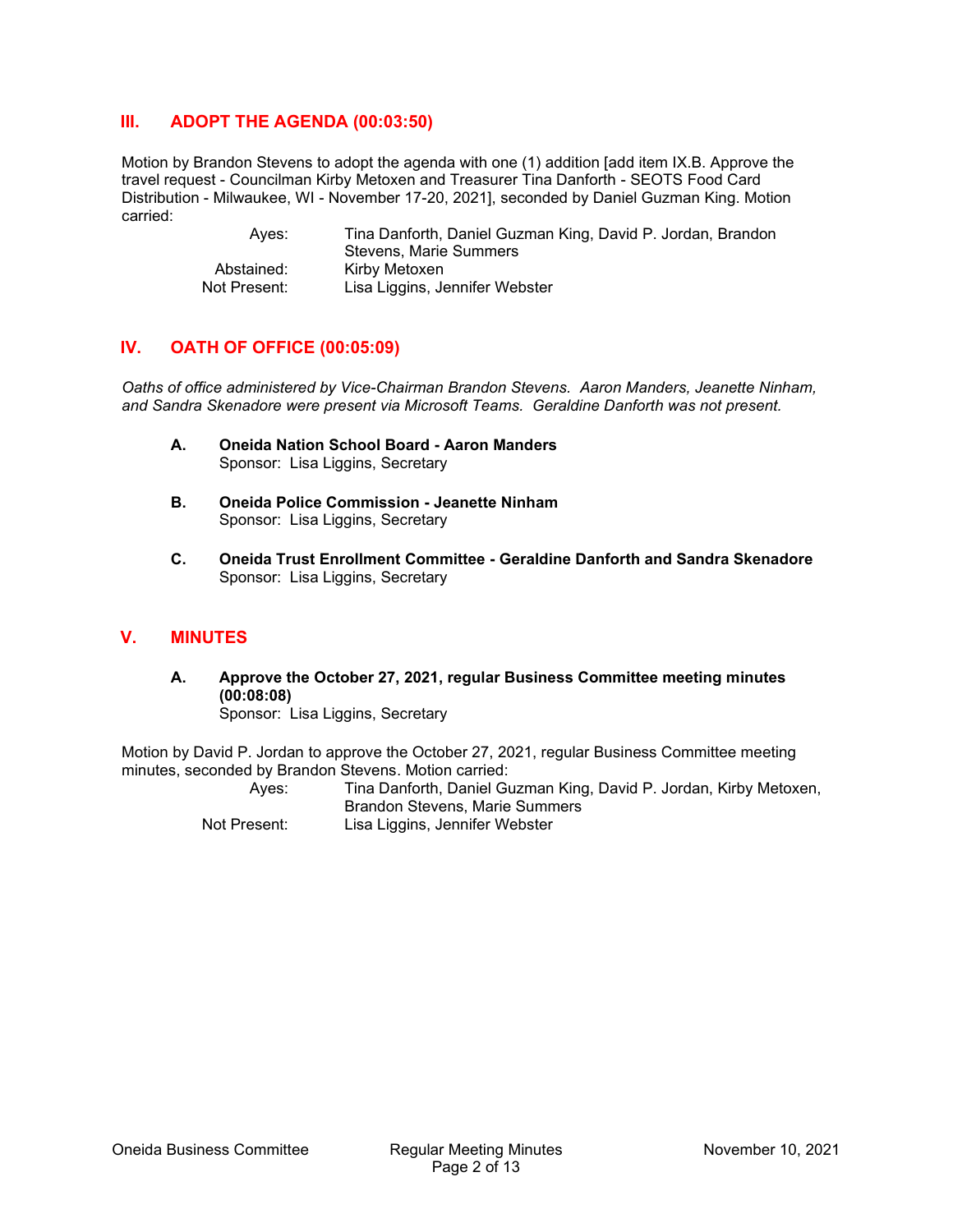# **VI. RESOLUTIONS**

**A. Adopt resolution entitled Extension of the Emergency Amendments to the Oneida Nation Gaming Ordinance (00:09:02)** Sponsor: David P. Jordan, Councilman

*Treasurer Tina Danforth left at 8:51 a.m. for another appointment.*

Motion by Marie Summers to adopt resolution 11-10-21-A Extension of the Emergency Amendments to the Oneida Nation Gaming Ordinance, seconded by David P. Jordan. Motion carried:

| Aves:        | Daniel Guzman King, David P. Jordan, Kirby Metoxen, Brandon |
|--------------|-------------------------------------------------------------|
|              | Stevens, Marie Summers                                      |
| Not Present: | Tina Danforth, Lisa Liggins, Jennifer Webster               |

**B. Adopt resolution entitled Extension of the Emergency Amendments to the Budget Management and Control Law (00:21:40)** Sponsor: David P. Jordan, Councilman

Motion by David P. Jordan to adopt resolution 11-10-21-B Extension of the Emergency Amendments to the Budget Management and Control Law, seconded by Kirby Metoxen. Motion carried:

Ayes: Daniel Guzman King, David P. Jordan, Kirby Metoxen, Brandon Stevens, Marie Summers

Not Present: Tina Danforth, Lisa Liggins, Jennifer Webster

**C. Adopt resolution entitled CY 2022 County Tribal Law Enforcement Grant – Brown County (00:26:17)**

Sponsor: Rich Van Boxtel, Chair/Oneida Police Commission

Motion by David P. Jordan to adopt resolution 11-10-21-C CY 2022 County Tribal Law Enforcement Grant – Brown County, seconded by Brandon Stevens. Motion carried:

Ayes: Daniel Guzman King, David P. Jordan, Kirby Metoxen, Brandon Stevens, Marie Summers

Not Present: Tina Danforth, Lisa Liggins, Jennifer Webster

**D. Adopt resolution entitled CY 2022 County Tribal Law Enforcement Grant – Outagamie County (00:26:58)**

Sponsor: Rich Van Boxtel, Chair/Oneida Police Commission

Motion by David P. Jordan to adopt resolution 11-10-21-D CY 2022 County Tribal Law Enforcement Grant – Outagamie County, seconded by Kirby Metoxen. Motion carried:

Ayes: Daniel Guzman King, David P. Jordan, Kirby Metoxen, Brandon Stevens, Marie Summers Not Present: Tina Danforth, Lisa Liggins, Jennifer Webster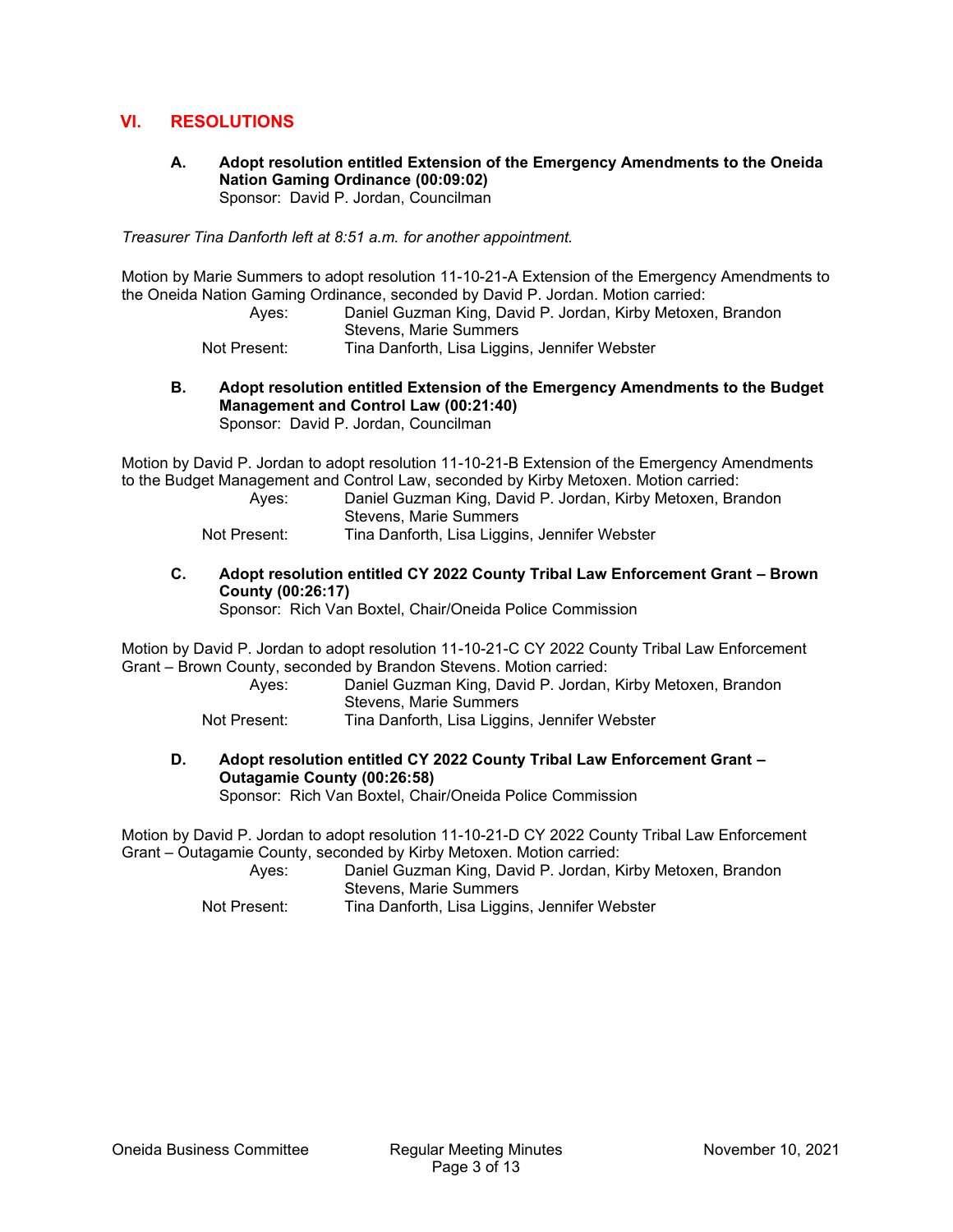**E. Enter the e-poll results into the record regarding the adoption of resolution # BC-11-01-21-A Obligation for Adolescent Wellness Treatment Center Tribal Partnership, Utilizing American Rescue Plan Act of 2021 Fiscal Recovery Funds Lost Revenue (00:27:26)**

Sponsor: Lisa Liggins, Secretary

Motion by Daniel Guzman King to enter the e-poll results into the record regarding the adoption of resolution # BC-11-01-21-A Obligation for Adolescent Wellness Treatment Center Tribal Partnership, Utilizing American Rescue Plan Act of 2021 Fiscal Recovery Funds Lost Revenue, seconded by Kirby Metoxen. Motion carried:

| Aves:        | Daniel Guzman King, David P. Jordan, Kirby Metoxen, Brandon |
|--------------|-------------------------------------------------------------|
|              | Stevens, Marie Summers                                      |
| Not Present: | Tina Danforth, Lisa Liggins, Jennifer Webster               |

# **VII. STANDING COMMITTEES**

#### **A. COMMUNITY DEVELOPMENT PLANNING COMMITTEE**

**1. Accept the September 2, 2021, regular Community Development Planning Committee meeting minutes (00:31:59)** Sponsor: Brandon Stevens, Vice-Chairman

Motion by David P. Jordan to accept the September 2, 2021, regular Community Development Planning Committee meeting minutes, seconded by Kirby Metoxen. Motion carried:

> Ayes: Daniel Guzman King, David P. Jordan, Kirby Metoxen, Brandon Stevens, Marie Summers Not Present: Tina Danforth, Lisa Liggins, Jennifer Webster

## **B. LEGISLATIVE OPERATING COMMITTEE**

**1. Accept the October 20, 2021, regular Legislative Operating Committee meeting minutes (00:32:27)** Sponsor: David P. Jordan, Councilman

Motion by Marie Summers to accept the October 20, 2021, regular Legislative Operating Committee meeting minutes, seconded by Brandon Stevens. Motion carried:

Ayes: Daniel Guzman King, David P. Jordan, Kirby Metoxen, Brandon Stevens, Marie Summers Not Present: Tina Danforth, Lisa Liggins, Jennifer Webster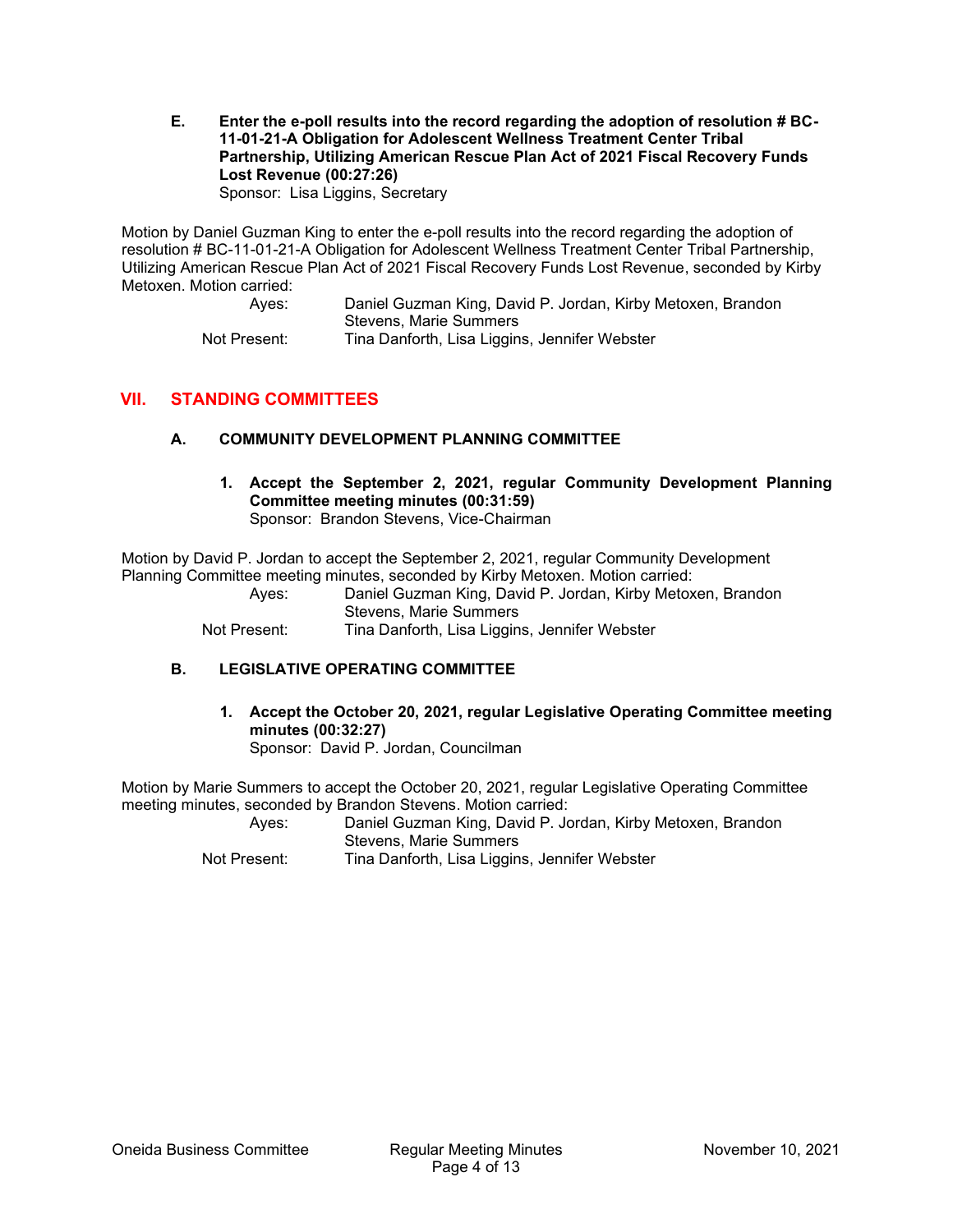## **C. QUALITY OF LIFE COMMITTEE**

**1. Accept the September 16, 2021, regular Quality of Life Committee meeting minutes (00:33:00)**

Sponsor: Marie Summers, Councilwoman

Motion by David P. Jordan to accept the September 16, 2021, regular Quality of Life Committee meeting minutes, seconded by Kirby Metoxen. Motion carried:

Ayes: Daniel Guzman King, David P. Jordan, Kirby Metoxen, Brandon Stevens, Marie Summers

Not Present: Tina Danforth, Lisa Liggins, Jennifer Webster

# **VIII. STANDING ITEMS**

## **A. ARPA FRF Updates and Requests/Proposals**

**1. Adopt resolution entitled Obligation for Government Infrastructure, American Rescue Plan Act of 2021 Fiscal Recover Funds Lost Revenue (00:33:37)** Sponsor: Lisa Liggins, Secretary

Motion by Brandon Stevens to adopt resolution 11-10-21-E Obligation for Government Infrastructure, American Rescue Plan Act of 2021 Fiscal Recover Funds Lost Revenue, seconded by David P. Jordan. Motion carried:

| Ayes:          | Daniel Guzman King, David P. Jordan, Kirby Metoxen, Brandon |
|----------------|-------------------------------------------------------------|
|                | Stevens. Marie Summers                                      |
| Not Present: . | Tina Danforth, Lisa Liggins, Jennifer Webster               |

# **IX. TRAVEL REQUESTS**

**A. Approve the travel request - Vice-Chairman Brandon Stevens - National Indian Gaming Association Mid-Year Conference - Temecula, CA - November 14-17, 2021 (00:41:54)**

Sponsor: Brandon Stevens, Vice-Chairman

Motion by David P. Jordan to approve the travel request for Vice-Chairman Brandon Stevens to attend the National Indian Gaming Association Mid-Year Conference in Temecula, CA - November 14-17, 2021, seconded by Marie Summers. Motion carried:

| Aves:        | Daniel Guzman King, David P. Jordan, Kirby Metoxen, Marie |
|--------------|-----------------------------------------------------------|
|              | Summers                                                   |
| Abstained:   | <b>Brandon Stevens</b>                                    |
| Not Present: | Tina Danforth, Lisa Liggins, Jennifer Webster             |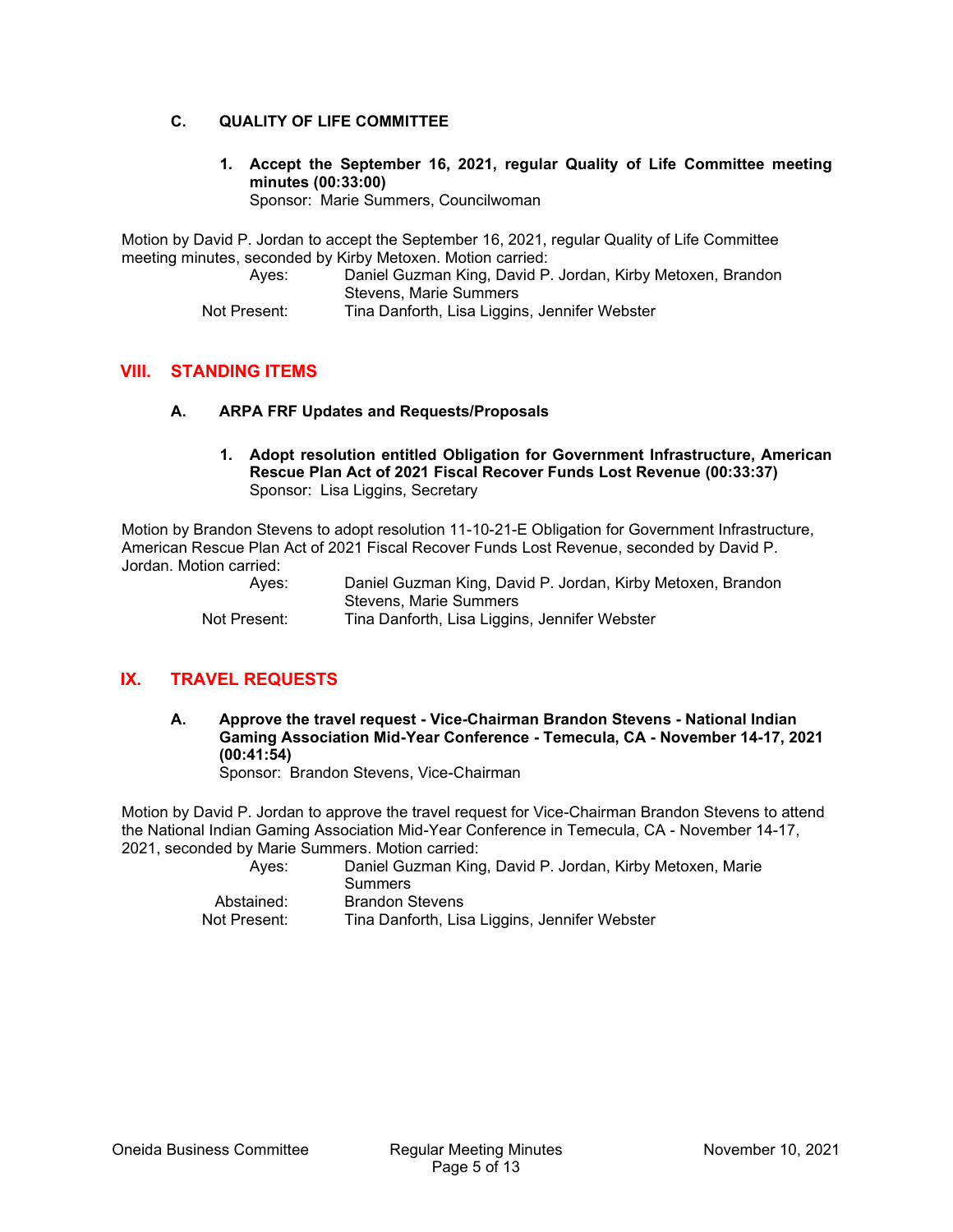#### **B. Approve the travel request - Councilman Kirby Metoxen and Treasurer Tina Danforth - SEOTS Food Card Distribution - Milwaukee, WI - November 17-20, 2021 (00:43:14)** Sponsor: Kirby Metoxen, Councilman

Motion by David P. Jordan to approve the travel request for Councilman Kirby Metoxen and Treasurer Tina Danforth to attend the SEOTS Food Card Distribution in Milwaukee, WI - November 17-20, 2021, seconded by Brandon Stevens. Motion carried:

| Aves:        | Daniel Guzman King, David P. Jordan, Brandon Stevens, Marie<br>Summers |
|--------------|------------------------------------------------------------------------|
| Abstained:   | Kirby Metoxen                                                          |
| Not Present: | Tina Danforth, Lisa Liggins, Jennifer Webster                          |

# **X. NEW BUSINESS**

**A. Approve three (3) actions regarding the 2022 schedule (00:44:54)** Sponsor: Lisa Liggins, Secretary

Motion by Marie Summers to approve the 2022 OBC Meeting Schedule pursuant to section 117.6-1., to approve the 2022 Reporting Schedule pursuant to section 117.6-2., and to accept the 2022 Standing Meeting Schedule as information, seconded by David P. Jordan. Motion carried:

| Ayes:        | Daniel Guzman King, David P. Jordan, Kirby Metoxen, Brandon |
|--------------|-------------------------------------------------------------|
|              | Stevens, Marie Summers                                      |
| Not Present: | Tina Danforth, Lisa Liggins, Jennifer Webster               |

**B. Schedule a special Business Committee on December 17, 2021, at 9:00 a.m. for the Year End Financial Statements (00:47:53)** Sponsor: David P. Jordan, Councilman

Motion by David P. Jordan to schedule a special Business Committee on December 17, 2021, at 9:00 a.m. for the Year End Financial Statements, seconded by Marie Summers. Motion carried:

| Aves:        | Daniel Guzman King, David P. Jordan, Kirby Metoxen, Brandon |
|--------------|-------------------------------------------------------------|
|              | Stevens, Marie Summers                                      |
| Not Present: | Tina Danforth, Lisa Liggins, Jennifer Webster               |

**C. Review the Sportsbook Rules of Play and determine appropriate next steps (00:48:13)**

Sponsor: Mark A. Powless, Sr., Chair/Oneida Gaming Commission

Motion by Brandon Stevens to accept the notice of the Sportsbook Rules of Play approved by the Oneida Gaming Commission on November 2, 2021, and direct notice to the Oneida Gaming Commission there are no requested revisions under section 501.6-14(d), seconded by Daniel Guzman King. Motion carried:

| Aves:        | Daniel Guzman King, David P. Jordan, Kirby Metoxen, Brandon |
|--------------|-------------------------------------------------------------|
|              | Stevens, Marie Summers                                      |
| Not Present: | Tina Danforth, Lisa Liggins, Jennifer Webster               |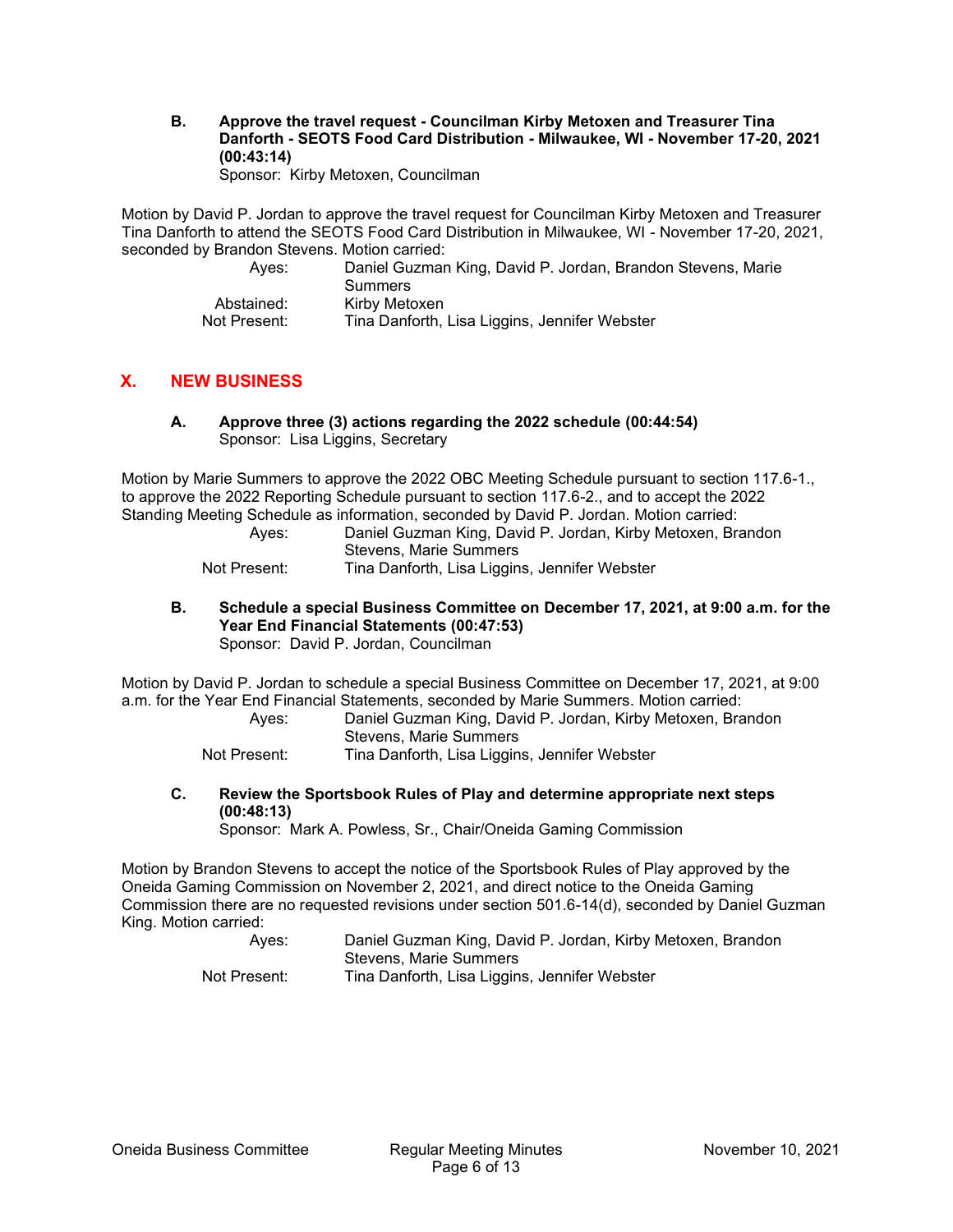# **XI. EXECUTIVE SESSION (00:49:22)**

Motion by Daniel Guzman King to go into executive session at 9:20 a.m., seconded by Marie Summers. Motion carried:

Ayes: Daniel Guzman King, David P. Jordan, Kirby Metoxen, Brandon Stevens, Marie Summers Not Present: Tina Danforth, Lisa Liggins, Jennifer Webster

*The Oneida Business Committee, by consensus recessed at 9:20 a.m. for 10 minutes.*

*Meeting called to order by Chairman Tehassi Hill at 9:28 a.m.*

*Roll call for the record:*

*Present: Councilman Daniel Guzman King; Chairman Tehassi Hill; Councilman David P. Jordan; Councilman Kirby Metoxen; Vice-Chairman Brandon Stevens; Councilwoman Marie Summers; Not Present: Treasurer Tina Danforth; Secretary Lisa Liggins; Councilwoman Jennifer Webster;*

*Councilman Daniel Guzman King left at 9:28 a.m.*

*Councilman Daniel Guzman King returned at 9:31 a.m.*

*Treasurer Tina Danforth returned at 10:00 a.m.*

*Councilman Kirby Metoxen left at 10:19 a.m.*

*Councilman Kirby Metoxen returned at 10:21 a.m.*

*Chairman Tehassi Hill left at 10:23 a.m.*

*Chairman Tehassi Hill returned at 10:25 a.m.*

*The Oneida Business Committee, by consensus recessed at 11:00 a.m. until 11:10 p.m.*

*Meeting called to order by Chairman Tehassi Hill at 11:10 a.m.*

*Roll call for the record:*

*Present: Treasurer Tina Danforth; Councilman Daniel Guzman King; Chairman Tehassi Hill; Councilman David P. Jordan; Councilman Kirby Metoxen; Vice-Chairman Brandon Stevens; Councilwoman Marie Summers; Not Present: Secretary Lisa Liggins; Councilwoman Jennifer Webster;*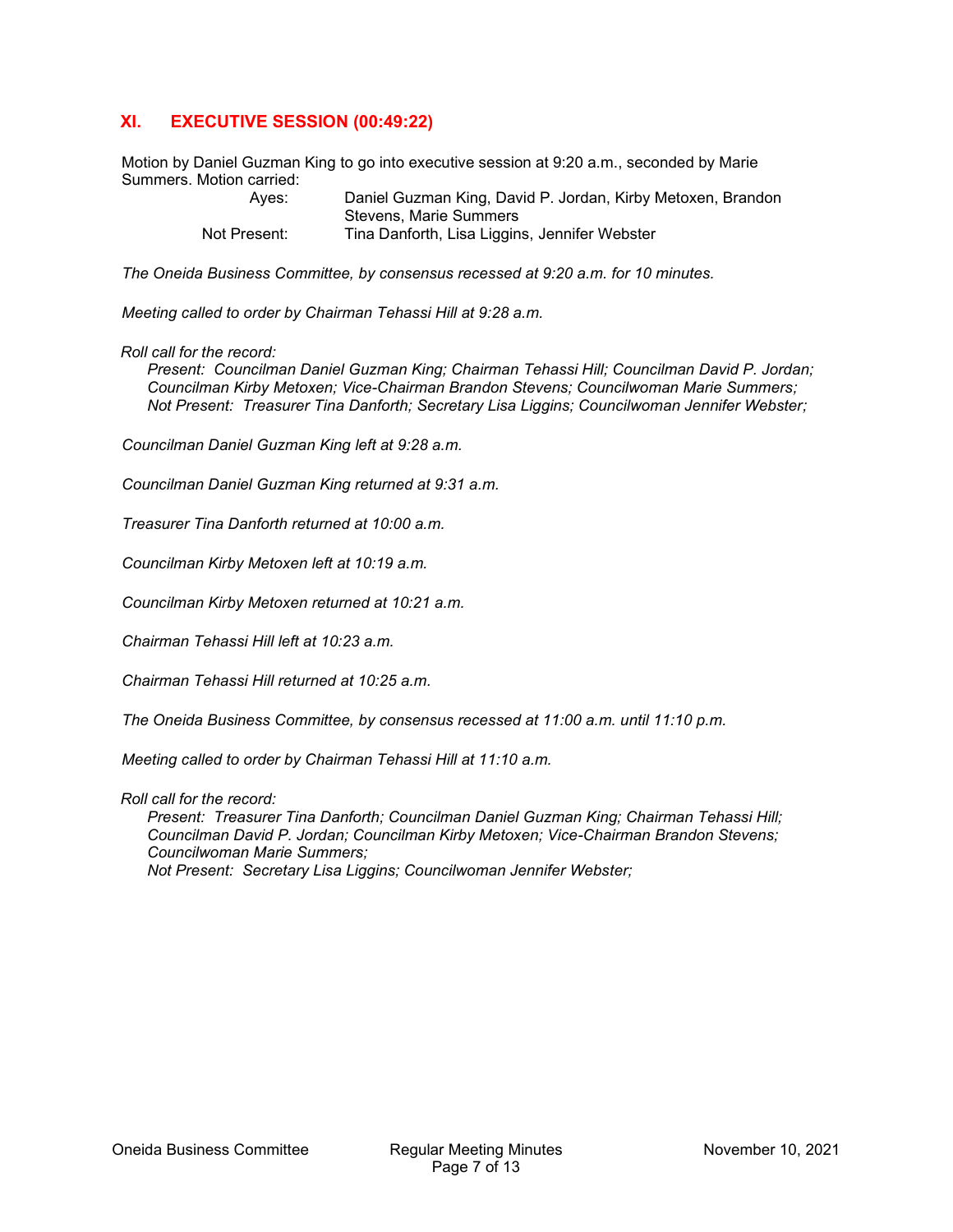*The Oneida Business Committee, by consensus recessed at 12:00 p.m. until 1:30 p.m.*

*Meeting called to order by Chairman Tehassi Hill at 1:30 a.m.*

*Roll call for the record:*

*Present: Treasurer Tina Danforth; Councilman Daniel Guzman King; Chairman Tehassi Hill; Councilman David P. Jordan; Vice-Chairman Brandon Stevens; Councilwoman Marie Summers; Not Present: Secretary Lisa Liggins; Councilman Kirby Metoxen; Councilwoman Jennifer Webster;*

*Vice-Chairman Brandon Stevens left 1:31 p.m.*

*Councilman Kirby Metoxen returned at 1:32 p.m.*

*Treasurer Tina Danforth left 1:32 p.m.*

*Vice-Chairman Brandon Stevens returned 1:32 a.m.*

*Treasurer Tina Danforth returned 1:34 p.m.*

*Vice-Chairman Brandon Stevens left 1:46 p.m.*

*Councilman Kirby Metoxen left 1:49 p.m.*

*Vice-Chairman Brandon Stevens returned 1:51 p.m.*

*Councilman Kirby Metoxen returned 1:52 p.m.*

*Councilman Kirby Metoxen left 2:25 p.m.*

*Councilman Kirby Metoxen returned 2:36 p.m.*

Motion by David P. Jordan to come out of executive session at 2:38 p.m., seconded by Marie Summers. Motion carried:

| Ayes:        | Tina Danforth, Daniel Guzman King, David P. Jordan, Kirby Metoxen, |
|--------------|--------------------------------------------------------------------|
|              | Brandon Stevens, Marie Summers                                     |
| Not Present: | Lisa Liggins, Jennifer Webster                                     |

#### **A. REPORTS**

**1. Accept the Retail General Manager FY-2021 4th quarter report (00:50:12)** Sponsor: Debra Powless, Retail General Manager

Motion by Daniel Guzman King to accept the Retail General Manager FY-2021 4th quarter report, seconded by David P. Jordan. Motion carried: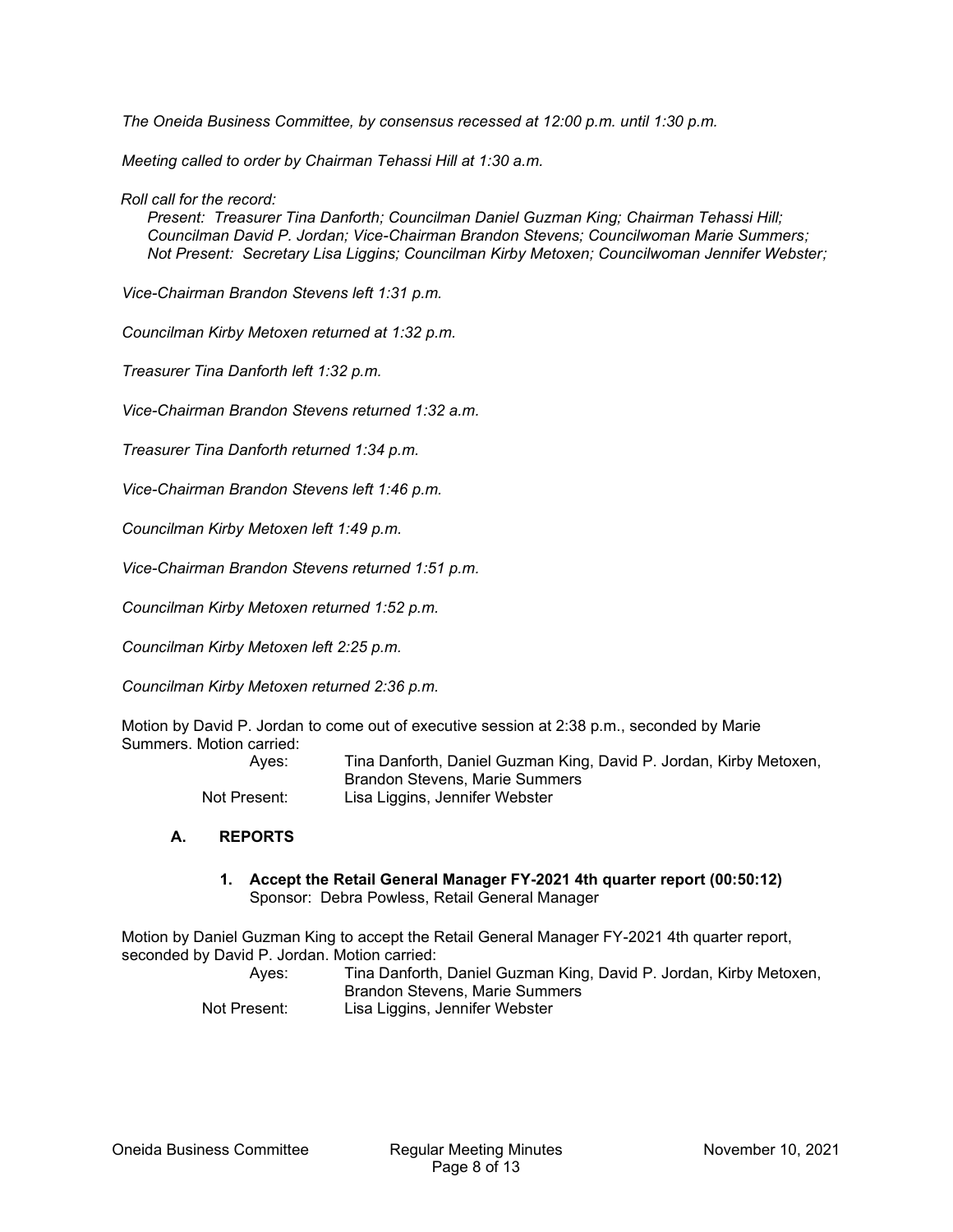#### **2. Accept the Human Resources FY-2021 4th quarter report (00:50:29)** Sponsor: Todd VanDen Heuvel, Executive HR Director

Motion by Marie Summers to accept the Human Resources FY-2021 4th quarter report, seconded by Daniel Guzman King. Motion carried:

| Aves:        | Tina Danforth, Daniel Guzman King, David P. Jordan, Kirby Metoxen, |
|--------------|--------------------------------------------------------------------|
|              | Brandon Stevens, Marie Summers                                     |
| Not Present: | Lisa Liggins, Jennifer Webster                                     |

**3. Accept the Emergency Management FY-2021 4th quarter report (00:50:49)** Sponsor: Kaylynn Gresham, Director/Emergency Management

Motion by David P. Jordan to accept the Emergency Management FY-2021 4th quarter report, seconded by Daniel Guzman King. Motion carried:

| Ayes:        | Tina Danforth, Daniel Guzman King, David P. Jordan, Kirby Metoxen, |
|--------------|--------------------------------------------------------------------|
|              | <b>Brandon Stevens, Marie Summers</b>                              |
| Not Present: | Lisa Liggins, Jennifer Webster                                     |

**4. Accept the preliminary September 2021 Treasurer's report (00:50:57)** Sponsor: Tina Danforth, Treasurer

Motion by David P. Jordan to accept the preliminary September 2021 Treasurer's report, seconded by Daniel Guzman King. Motion carried:

| Aves:        | Tina Danforth, Daniel Guzman King, David P. Jordan, Kirby Metoxen, |
|--------------|--------------------------------------------------------------------|
|              | Brandon Stevens, Marie Summers                                     |
| Not Present: | Lisa Liggins, Jennifer Webster                                     |

## **5. Joint Marketing FY-21 4th quarter report** *(not submitted)* **(00:51:13)**

Motion by Marie Summers to note for the record that the Joint Marketing Report was not submitted and request Secretary to direct the Joint Marketing team to be at the November 16, 2021, Business Committee work session to discuss reporting and continued need for this entity, seconded by David P. Jordan. Motion carried:

Ayes: Tina Danforth, Daniel Guzman King, David P. Jordan, Kirby Metoxen, Brandon Stevens, Marie Summers Not Present: Lisa Liggins, Jennifer Webster

**6. Accept the Gaming General Manager FY-21 4th quarter report (00:51:37)** Sponsor: Louise Cornelius, Gaming General Manager

Motion by David P. Jordan to accept the Gaming General Manager FY-21 4th quarter report, seconded by Brandon Stevens. Motion carried:

| Ayes:        | Tina Danforth, Daniel Guzman King, David P. Jordan, Kirby Metoxen, |
|--------------|--------------------------------------------------------------------|
|              | <b>Brandon Stevens, Marie Summers</b>                              |
| Not Present: | Lisa Liggins, Jennifer Webster                                     |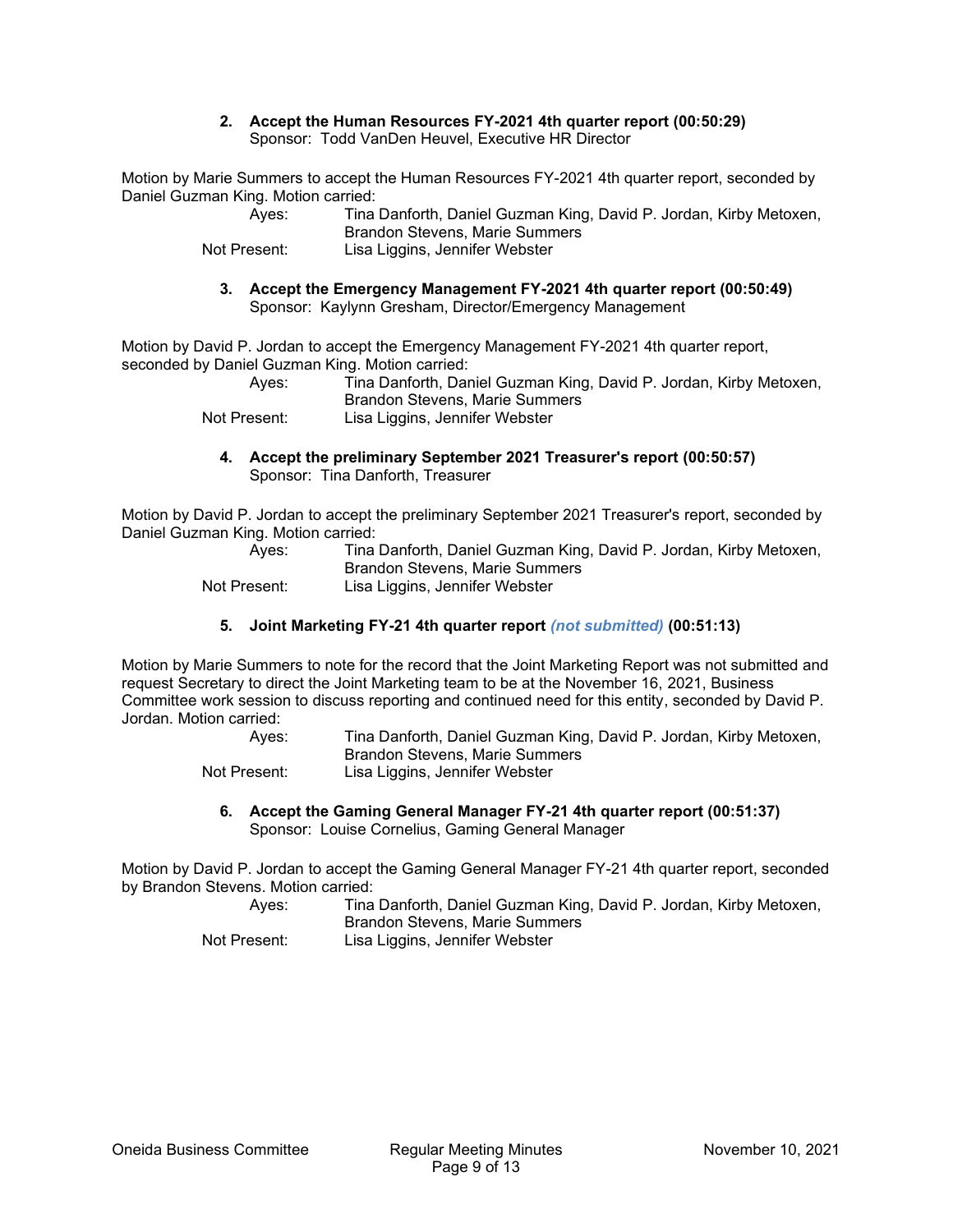#### **7. Accept the November 2021 Sports Wagering implementation update (00:51:52)** Sponsor: Louise Cornelius, Gaming General Manager

Motion by Marie Summers to accept the November 2021 Sports Wagering implementation update, seconded by Brandon Stevens. Motion carried:

| Aves:        | Tina Danforth, Daniel Guzman King, David P. Jordan, Kirby Metoxen, |
|--------------|--------------------------------------------------------------------|
|              | Brandon Stevens, Marie Summers                                     |
| Not Present: | Lisa Liggins, Jennifer Webster                                     |

## **8. Accept the Chief Counsel report (00:52:08)**

Sponsor: Jo Anne House, Chief Counsel

Motion by Kirby Metoxen to accept the Chief Counsel report, seconded by Marie Summers. Motion carried:

Ayes: Tina Danforth, Daniel Guzman King, David P. Jordan, Kirby Metoxen, Brandon Stevens, Marie Summers Not Present: Lisa Liggins, Jennifer Webster

# **9. Accept the General Manager report (00:52:23)**

Sponsor: Mark W. Powless, General Manager

Motion by Kirby Metoxen to accept the General Manager report, seconded by Marie Summers. Motion carried:

| Aves:        | Tina Danforth, Daniel Guzman King, David P. Jordan, Kirby Metoxen, |
|--------------|--------------------------------------------------------------------|
|              | Brandon Stevens, Marie Summers                                     |
| Not Present: | Lisa Liggins, Jennifer Webster                                     |

## **B. AUDIT COMMITTEE**

**1. Accept the September 16, 2021, regular Audit Committee meeting minutes (00:52:36)**

Sponsor: David P. Jordan, Councilman

Motion by David P. Jordan to accept the September 16, 2021, regular Audit Committee meeting minutes, seconded by Daniel Guzman King. Motion carried:

Ayes: Tina Danforth, Daniel Guzman King, David P. Jordan, Kirby Metoxen, Brandon Stevens, Marie Summers

Not Present: Lisa Liggins, Jennifer Webster

**2. Accept the Cage/Vault/Kiosk compliance audit and lift the confidentiality requirement (00:52:48)**

Sponsor: David P. Jordan, Councilman

Motion by Marie Summers to accept the Cage/Vault/Kiosk compliance audit and lift the confidentiality requirement, seconded by David P. Jordan. Motion carried: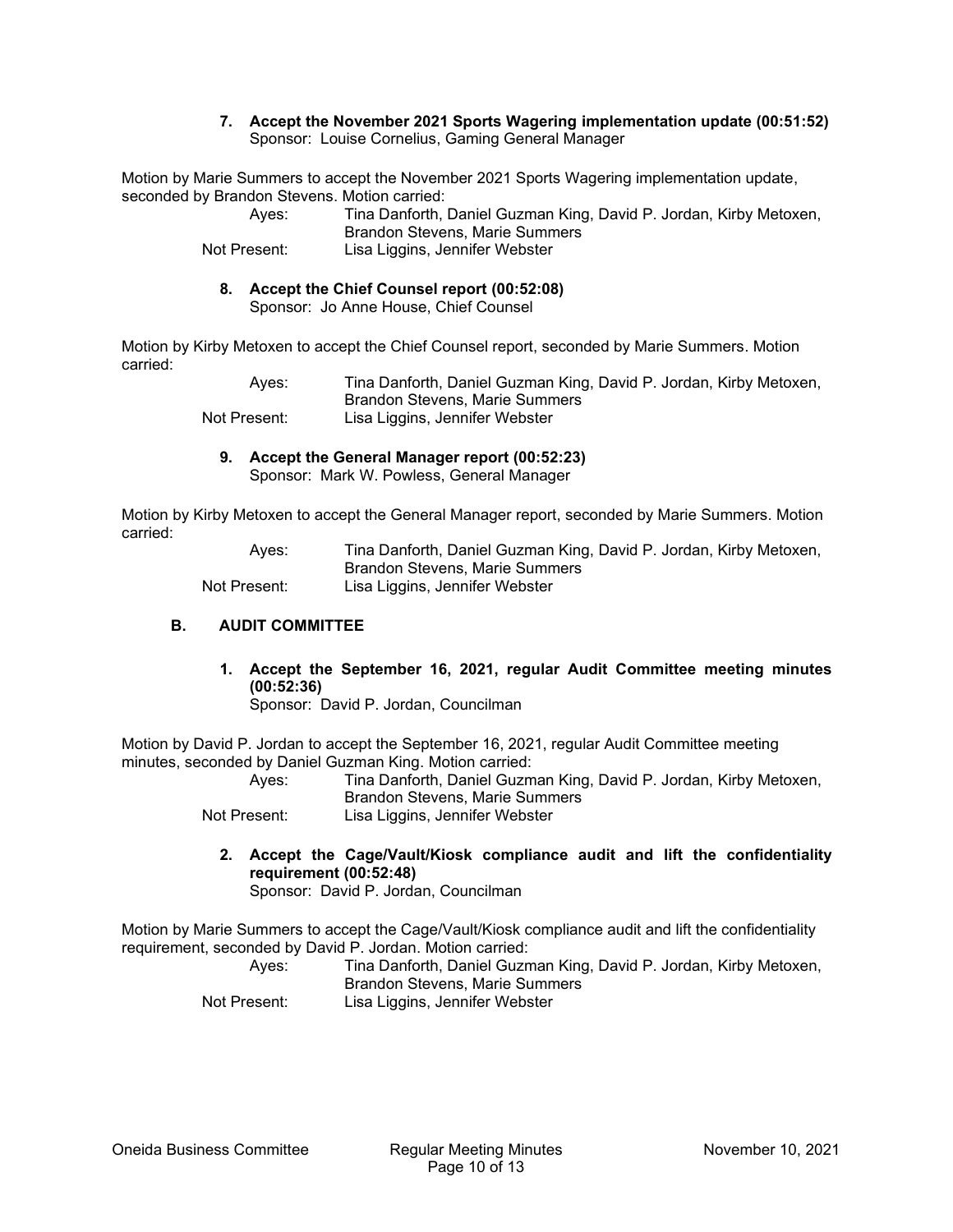**3. Accept the Drop and Count compliance audit and lift the confidentiality requirement (00:53:04)**

Sponsor: David P. Jordan, Councilman

Motion by Kirby Metoxen to accept the Drop and Count compliance audit and lift the confidentiality requirement, seconded by Marie Summers. Motion carried:

| Aves:        | Tina Danforth, Daniel Guzman King, David P. Jordan, Kirby Metoxen, |
|--------------|--------------------------------------------------------------------|
|              | Brandon Stevens, Marie Summers                                     |
| Not Present: | Lisa Liggins, Jennifer Webster                                     |

**4. Accept the Table Games compliance audit and lift the confidentiality requirement (00:53:18)** Sponsor: David P. Jordan, Councilman

Motion by Kirby Metoxen to accept the Table Games compliance audit and lift the confidentiality requirement, seconded by Marie Summers. Motion carried:

> Ayes: Tina Danforth, Daniel Guzman King, David P. Jordan, Kirby Metoxen, Brandon Stevens, Marie Summers

Not Present: Lisa Liggins, Jennifer Webster

**5. Accept the Title 31 compliance audit and lift the confidentiality requirement (00:53:29)**

Sponsor: David P. Jordan, Councilman

Motion by Marie Summers to accept the Title 31 compliance audit and lift the confidentiality requirement, seconded by David P. Jordan. Motion carried:

> Ayes: Tina Danforth, Daniel Guzman King, David P. Jordan, Kirby Metoxen, Brandon Stevens, Marie Summers

- Not Present: Lisa Liggins, Jennifer Webster
	- **6. Accept the Card Games/Poker Rules of Play compliance audit and lift the confidentiality requirement (00:53:42)**

Sponsor: David P. Jordan, Councilman

Motion by Marie Summers to accept the Card Games/Poker Rules of Play compliance audit and lift the confidentiality requirement, seconded by David P. Jordan. Motion carried:

| Aves:        | Tina Danforth, Daniel Guzman King, David P. Jordan, Kirby Metoxen, |
|--------------|--------------------------------------------------------------------|
|              | Brandon Stevens, Marie Summers                                     |
| Not Present: | Lisa Liggins, Jennifer Webster                                     |

**7. Accept the Craps Rules of Play compliance audit and lift the confidentiality requirement (00:53:59)**

Sponsor: David P. Jordan, Councilman

Motion by Marie Summers to accept the Craps Rules of Play compliance audit and lift the confidentiality requirement, seconded by Daniel Guzman King. Motion carried: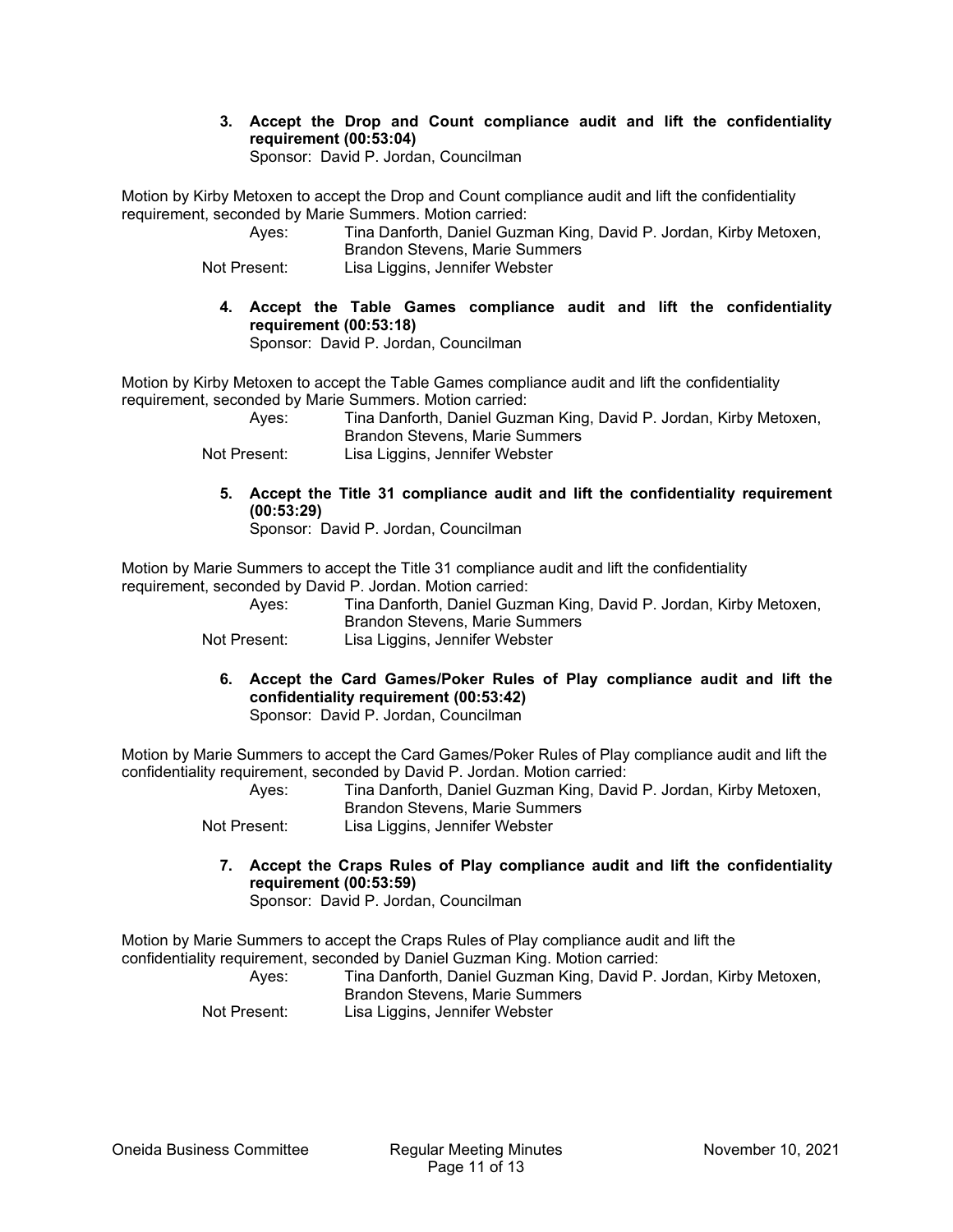**8. Accept the Child Support performance assurance audit and lift the confidentiality requirement (00:54:12)** Sponsor: David P. Jordan, Councilman

Motion by David P. Jordan to accept the Child Support performance assurance audit and lift the confidentiality requirement, seconded by Daniel Guzman King. Motion carried:

Ayes: Tina Danforth, Daniel Guzman King, David P. Jordan, Kirby Metoxen, Brandon Stevens, Marie Summers Not Present: Lisa Liggins, Jennifer Webster

**9. Accept the Legislative Operating Committee performance assurance audit and lift the confidentiality requirement (00:54:27)** Sponsor: David P. Jordan, Councilman

Motion by Marie Summers to accept the Legislative Operating Committee performance assurance audit and lift the confidentiality requirement, seconded by Kirby Metoxen. Motion carried:

Ayes: Tina Danforth, Daniel Guzman King, David P. Jordan, Kirby Metoxen, Brandon Stevens, Marie Summers

Not Present: Lisa Liggins, Jennifer Webster

## **C. NEW BUSINESS**

**1. Accept two (2) draft Security Department standard operating procedures as information (00:54:44)**

Sponsor: Katsi Danforth, Security Director

Motion by David P. Jordan to delete this item from the agenda, seconded by Daniel Guzman King. Motion carried:

| Aves:        | Tina Danforth, Daniel Guzman King, David P. Jordan, Kirby Metoxen, |
|--------------|--------------------------------------------------------------------|
|              | Brandon Stevens, Marie Summers                                     |
| Not Present: | Lisa Liggins, Jennifer Webster                                     |

**2. Approve three (3) actions regarding 2021 Annual Project/Goal #3 for BCDR10 (00:54:58)**

Sponsor: Melinda J. Danforth, Director/Intergovernmental Affairs

Motion by Marie Summers to approve the limited waiver of sovereign immunity for file #2021-0494, to approve the final offer to purchase, and to authorize the Chairman to sign, seconded by David P. Jordan. Motion carried:

| Aves:        | Tina Danforth, Daniel Guzman King, David P. Jordan, Kirby Metoxen, |
|--------------|--------------------------------------------------------------------|
|              | Brandon Stevens, Marie Summers                                     |
| Not Present: | Lisa Liggins, Jennifer Webster                                     |